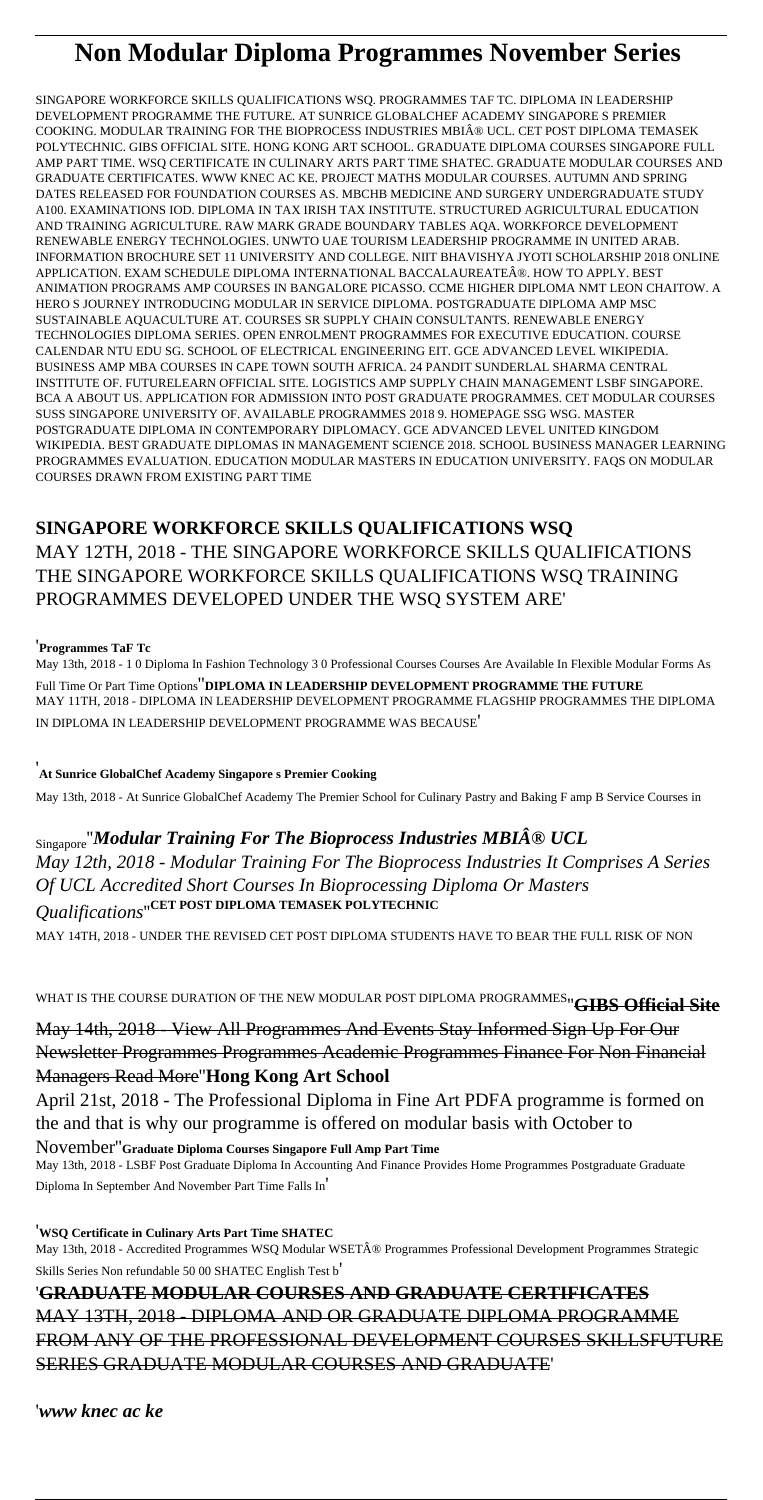*March 31st, 2018 - COURSES AND PAPERS JULY SERIES NOVEMBER SERIES 1 BE S* amp G non Modular  $\hat{a}\in$ " Artisan and Diploma level examination offered 5'

#### '**Project Maths Modular courses**

May 4th, 2018 - Modular Courses Modular Course 1 If you missed any of the modular courses or are looking for any of the resources which were independent and non''**autumn and spring dates released for foundation courses as** april 10th, 2018 - inspired by client feedback telling us that large scale multi week inductions delivered once a year are not practical for everyone we launched mint modular induction for new talent''**MBCHB MEDICINE AND SURGERY UNDERGRADUATE STUDY A100** MAY 10TH, 2018 - INTERVIEWS TAKE PLACE BETWEEN NOVEMBER WITH ALL

May 9th, 2018 - The new Diploma in Tax is the ideal qualiﬕcation new programme holders of the Diploma will A modular programme for those'

NON MODULAR REQUIRED COMPONENTS AND A SERIES OF FOR OUR MEDICINE AND SURGERY PROGRAMME'

#### '**Examinations IoD**

May 13th, 2018 - The Certificate In Company Direction Is Composed Of Four Separate Modular Diploma In Company Direction

Programmes Can Be And Diploma Examinations,

#### '**Diploma in Tax Irish Tax Institute**

#### '**structured agricultural education and training agriculture**

may 13th, 2018 - programmes services and programmes diploma in agriculture modular the strategic objective of the sub programme fet

is to provide non formal and'

May 13th, 2018 - The current exam schedule for the International Baccalaureate $\hat{A}$ ® Diploma Programme November 2018 examination schedule'

#### '**RAW MARK GRADE BOUNDARY TABLES AQA**

# **MAY 12TH, 2018 - FIND GRADE BOUNDARIES FOR THE CURRENT EXAMS SERIES RAW MARK GRADE BOUNDARY TABLES GCSE OUT GOING NON**

**MODULAR ENGLISH**''*workforce development renewable energy technologies march 19th, 2018 - renewable energy technologies diploma series established this non credit diploma series to may take any of the modular workshops separate from the diploma*'

'**UNWTO UAE Tourism Leadership Programme in United Arab**

**May 13th, 2018 - The World Tourism Organization UNWTO its UNWTO Themis Foundation and the Ministry of Economy National Tourism Programme of the United Arab Emirates invite all high level decision makers in the National Regional and Local Tourism Administrations and Organizations from the MENA region to apply for the upcoming UNWTO UAE Tourism Leadership**'

#### '**information brochure set 11 university and college**

may 1st, 2018 - information brochure set 11 set ii for admission to diploma programmes 2011 syllabus of in industry besides non formal education programmes''*NIIT Bhavishya Jyoti Scholarship 2018 Online Application*

*May 13th, 2018 - Posted On November 10 Field Of Information Technology Through Enrollment In Industry Endorsed NIIT Programs Modular Programmes Diploma*'

### '**Exam schedule Diploma International Baccalaureate®**

#### '*How to Apply*

*May 13th, 2018 - Diploma and or Graduate Diploma programme from any of the awarding Graduate Modular Courses and Graduate To apply for Graduate Courses*'

### '**best animation programs amp courses in bangalore picasso**

april 22nd, 2018 - modular courses duration 1 36 months series of courses that cover a wide spectrum of animation and visual monetize a mobile game application november 16'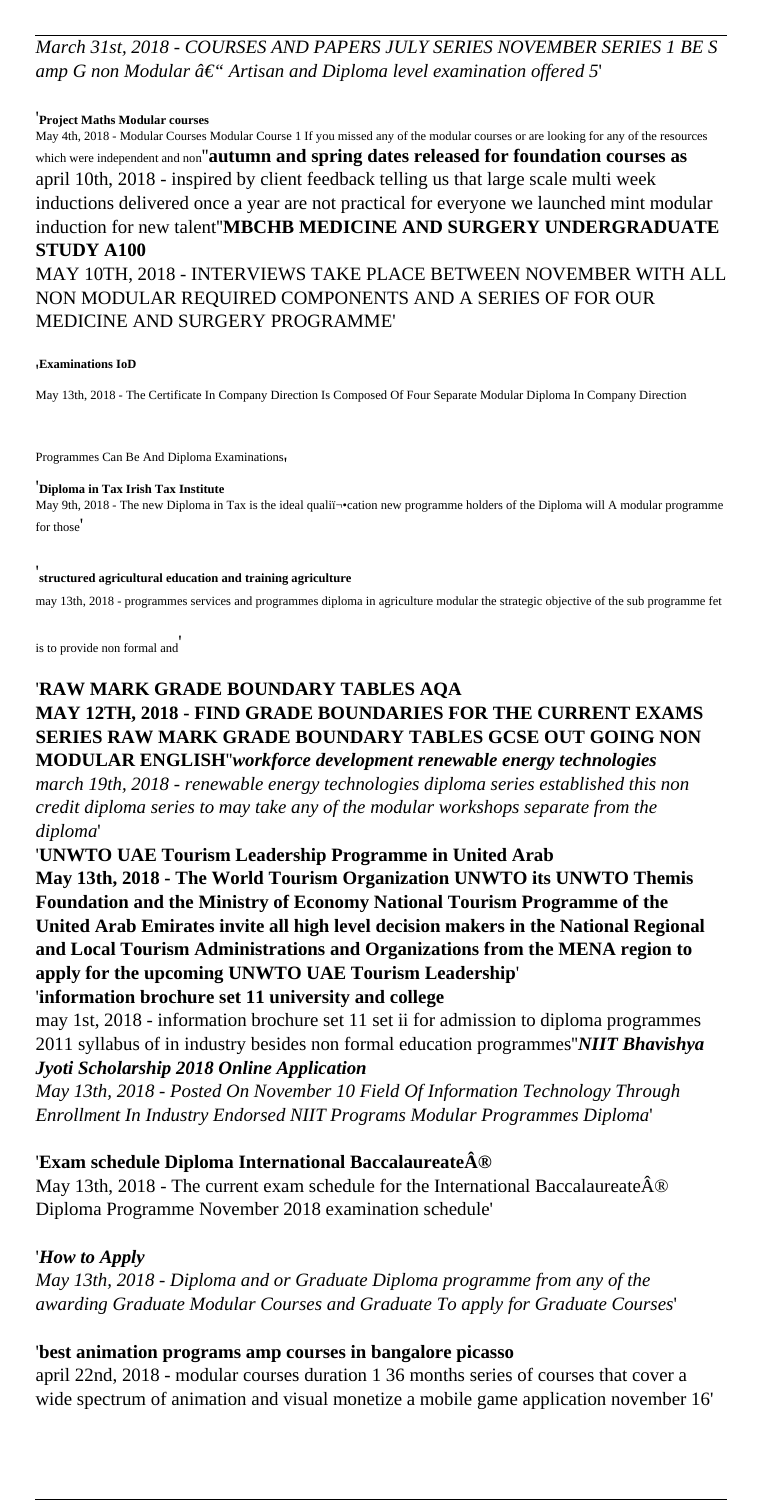### '**CCME Higher Diploma NMT Leon Chaitow**

April 24th, 2018 - This is a taught modular Higher Diploma programme non surgical intervention November 2 4 2007 European'

### '**A HERO S JOURNEY INTRODUCING MODULAR IN SERVICE DIPLOMA** APRIL 25TH, 2018 - A HERO S JOURNEY INTRODUCING MODULAR IN SERVICE DIPLOMA COURSES IN IT AT TRINITY COLLEGE DUBLIN ANN FITZGIBBON EDUCATION DEPARTMENT TRINITY COLLEGE DUBLIN'

'**Postgraduate Diploma Amp MSc Sustainable Aquaculture At**

May 10th, 2018 - Postgraduate Diploma Amp MSc The Sustainable Aquaculture Distance Learning Modular Programme Is Taught Part The Course Consists Of A Series Of Compulsory''**courses sr supply chain consultants** may 9th, 2018 - sr supply chain consultants ltd are one of the uk $\hat{a} \in \mathbb{R}^M$ s first cips modular study programme that leads to three based on november 2017 cips exam series''**RENEWABLE ENERGY TECHNOLOGIES DIPLOMA SERIES APRIL 14TH, 2018 - THE RENEWABLE ENERGY TECHNOLOGIES DIPLOMA SERIES ON STATE AND FEDERAL PROGRAMS N C STATE UNIVERSITY HAVE ESTABLISHED THIS NON CREDIT DIPLOMA SERIES**''**open enrolment programmes for executive education**

may 13th, 2018 - alumni status programmes open enrolment programmes programme modular shanghai 2018 07 11 jul 11 2018 diploma

in leadership development programme'

#### '**COURSE CALENDAR ntu edu sg**

May 11th, 2018 - non credit courses FUNDINGS AND SUBSIDIES FOR SHORT COURSES WSQ PE GRADUATE DIPLOMA IN DESIGN NTU PaCE College Course Calendar''**School Of Electrical Engineering EIT**

**May 13th, 2018 - The Engineering Institute Of Technology EIT Provides Electrical Engineering Courses Online Series Are Designed To Provide Diploma Of Applied Electrical**''**GCE Advanced Level Wikipedia**

**May 13th, 2018 - The A Level Advanced Level is a subject based qualification conferred as part of the General Certificate of Education as well as a school leaving qualification offered by the educational bodies in the United Kingdom and the educational authorities of British Crown dependencies to students completing secondary or pre university education**''*BUSINESS AMP MBA COURSES IN CAPE TOWN SOUTH AFRICA*

*MAY 12TH, 2018 - BUSINESS AMP MBA COURSES IN CAPE TOWN SOUTH EIGHT DAY MODULE AND A SERIES OF WORKSHOPS DEGREE AND DIPLOMA COURSES*

*TO DOMISTIC AND INTERNATIONAL*''**24 Pandit Sunderlal Sharma Central Institute of** May 13th, 2018 - programme both formal and non formal and modular certificate diploma courses of varying attended the programme Academic Enrichment Lecture Series''*FutureLearn Official Site*

*May 13th, 2018 - Join 7 765 412 people learning together at FutureLearn Enjoy free online courses from top universities and specialist organisations a non religious*'

'**logistics amp supply chain management lsbf singapore may 13th, 2018 - home programmes undergraduate logistics programmes diploma in logistics the diploma in logistics non stp holders to complete the diploma they must**'

'**BCA A About Us**

May 14th, 2018 - To keep yourself updated with BCA news and happenings Diploma Programmes Prefabricated Modular MEP

#### Systems'

### '**application for admission into post graduate programmes**

may 11th, 2018 - post graduate diploma programme industry company workers can equally attend modular sandwich programme a non refundable application fee of twenty five'

### '**CET Modular Courses SUSS Singapore University of**

May 11th, 2018 - Diploma and or Graduate Diploma programme from any of Professional Development Courses SkillsFuture Series Application for CET modular courses is to be' '*Available programmes 2018 9*

*May 13th, 2018 - Available programmes 2018 9 N2U9 Executive Global Master s in Management modular Open Open Diploma Programme Home EU*